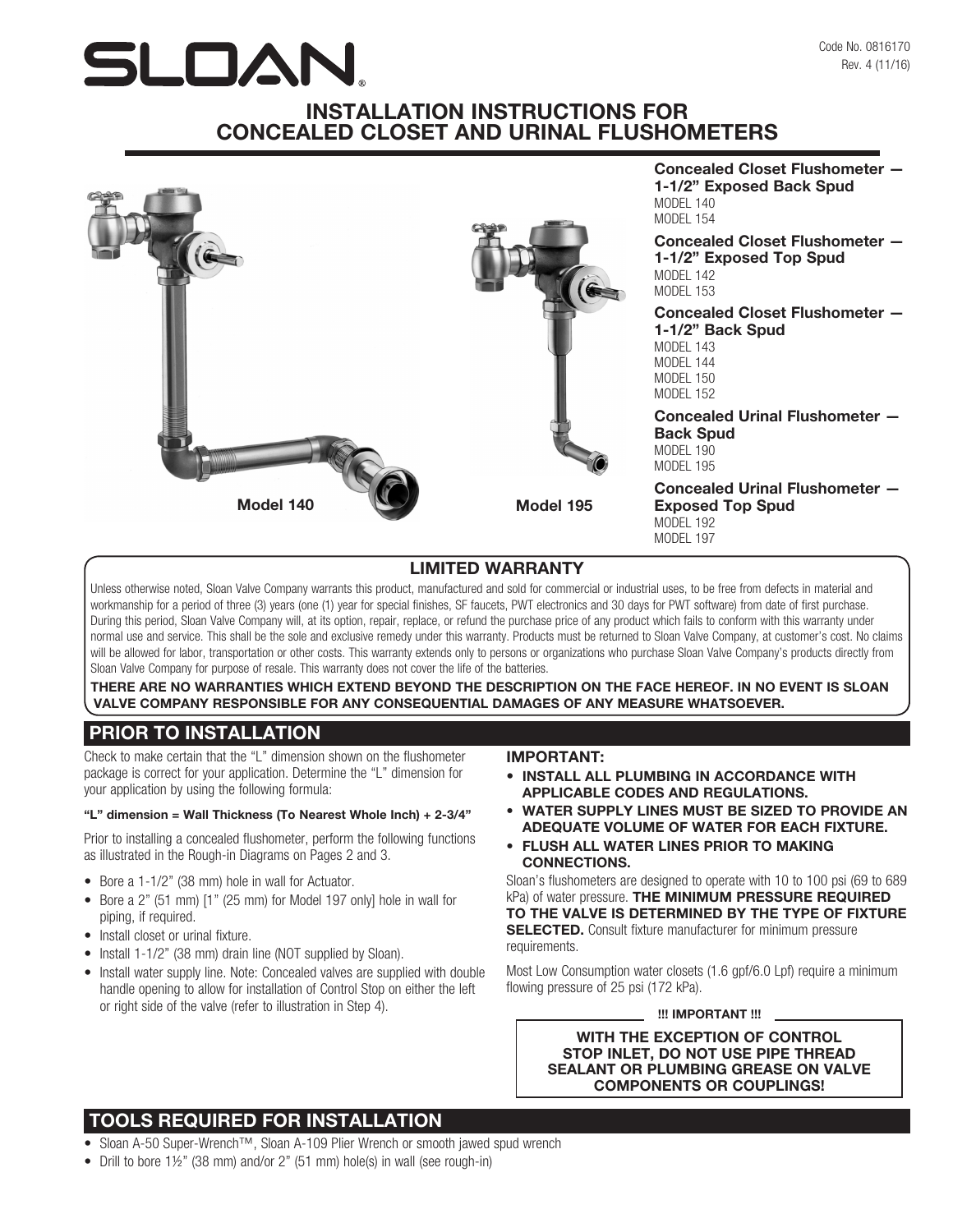# ROUGH-IN







4-3/4" "L" DIM (121 mm) 2-3/4" (70 mm)  $1"$  I.P.S. + WALL THICKNESS SUPPLY (25 mm DN ) 1-1/2" (38 mm) OPENING 岡 CENTER LINE IN WALL OF FIXTURE 2" (51 mm) 24" (610 mm) OPENING IN WALL CX ᠮ CENTER LINE 22-1/2" (572 mm) OF WASTE FIN. FLOOR FIN. WALL

MODEL 153 MODEL 154

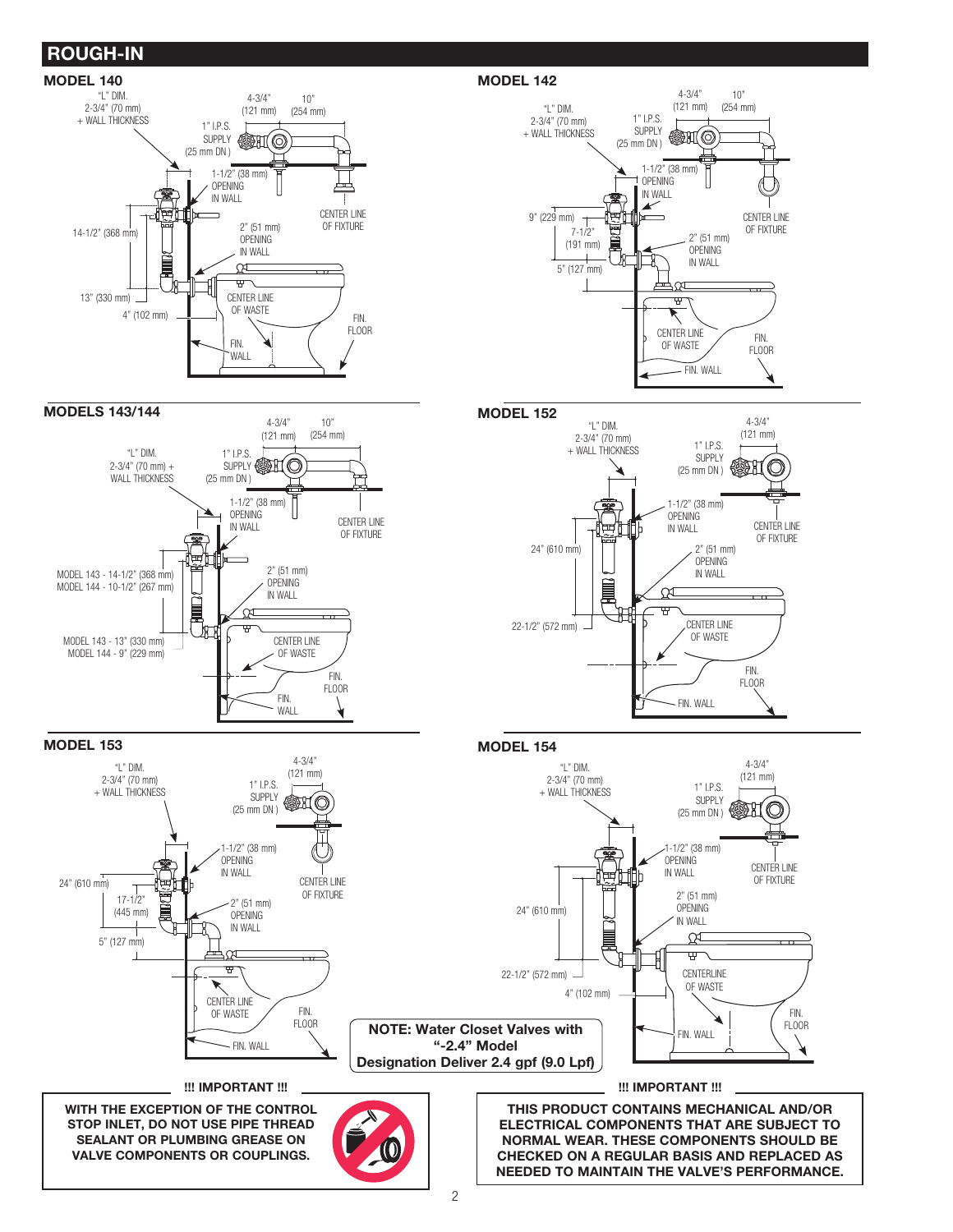

## 1 - INSTALL OPTIONAL SWEAT SOLDER ADAPTER (ONLY IF YOUR SUPPLY PIPE DOES NOT HAVE A MALE THREAD) AND INSTALL CONTROL STOP

 $\overrightarrow{A}$  For Sweat Solder applications, slide Threaded Adapter onto water supply pipe until end of pipe rests against shoulder of Adapter. Sweat solder the Adapter to water supply pipe.



CONCEALED VALVES ARE SUPPLIED WITH DOUBLE HANDLE OPENING TO ALLOW FOR INSTALLATION OF CONTROL STOP ON EITHER THE LEFT OR RIGHT SIDE OF THE VALVE (REFER TO ILLUSTRATION IN STEP 4). NOTE

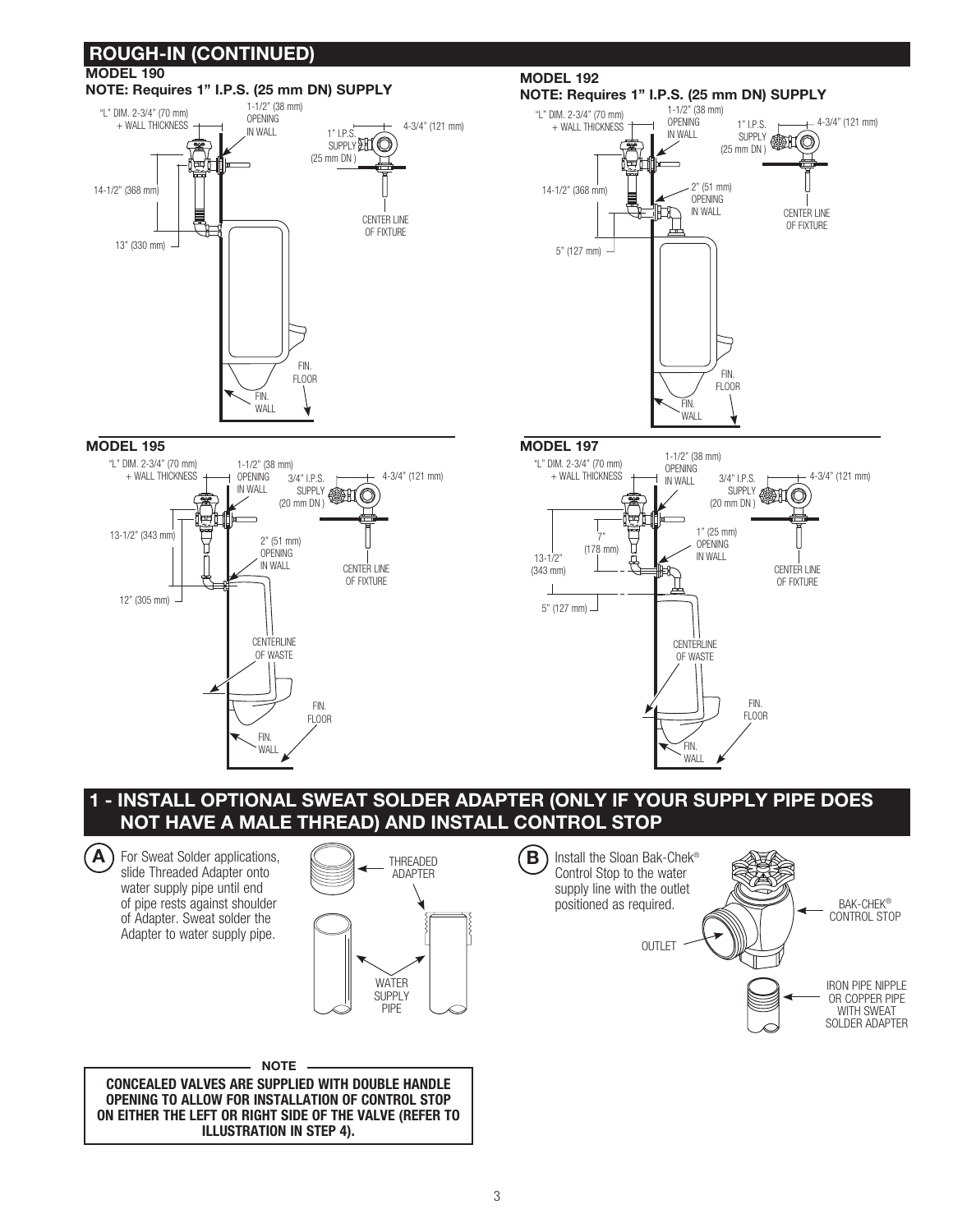## 2 - INSTALL VACUUM BREAKER AND FLUSH CONNECTION

!!! IMPORTANT !!!

DUE TO THE HIGH BACK PRESSURES THAT CAN BE CREATED BY STAINLESS WATER CLOSETS AND COMBINATION FIXTURES, THE FOLLOWING PROCEDURES MUST BE FOLLOWED WHEN INSTALLING THE FLUSH CONNECTION. FAILURE TO FOLLOW THESE PROCEDURES CAN RESULT IN SEPARATIONS. FOR SECURE CONNECTIONS IN HIGHER PRESSURE AND OTHER SEVERE CONDITION APPLICATIONS, THE FLUSH CONNECTIONS CAN BE SWEAT SOLDERED. REMOVE ALL PLASTIC AND RUBBER GASKETS BEFORE BEGINNING SOLDERING PROCESS.

When cutting Vacuum breaker and F-100/F-102 Flush Connection tubes to fit, always keep at least 1 1/4" (32 mm) of scoring to assure proper engagement with compression coupling (see Figure 2).



## Install Flush Connection (Figure 1)

A 1 1/2" pipe connection (NOT supplied by Sloan) must be used to connect the fixture inlet from the wall to the flush connection.

Secure flanged end of the F-100/F-102 Flush Connection to the 1 1/2" pipe using a 1 1/2" F-2-A Coupling with S-21 Gasket and Coupling nut. Tighten securely.





## Install Slip Elbow (Figure 2)

Connect scored ends of vacuum breaker tube and F-100/F-102 flush connection to the elbow using coupling, slip gasket and rubber compression gasket. After applying Loctite® to scored ends, tighten securely.



#### !!! IMPORTANT !!!

IMPORTANT: BEFORE INSERTING THE SCORED ENDS INTO THE ELBOW, APPLY SEVERAL DROPS OF LOCTITE (SUPPLIED BY SLOAN) TO THE SCORED ENDS OF THE TUBES (FIGURE 3). THIS SEALANT HELPS PREVENT SEPARATION UNDER HIGH-PRESSURE CONDITIONS. DO NOT USE ANY OTHER PIPE SEALANT OR LUBRICANT ON THIS CONNECTION.



Loctite can also be used to secure Push Button Flange. See Sealant package for details.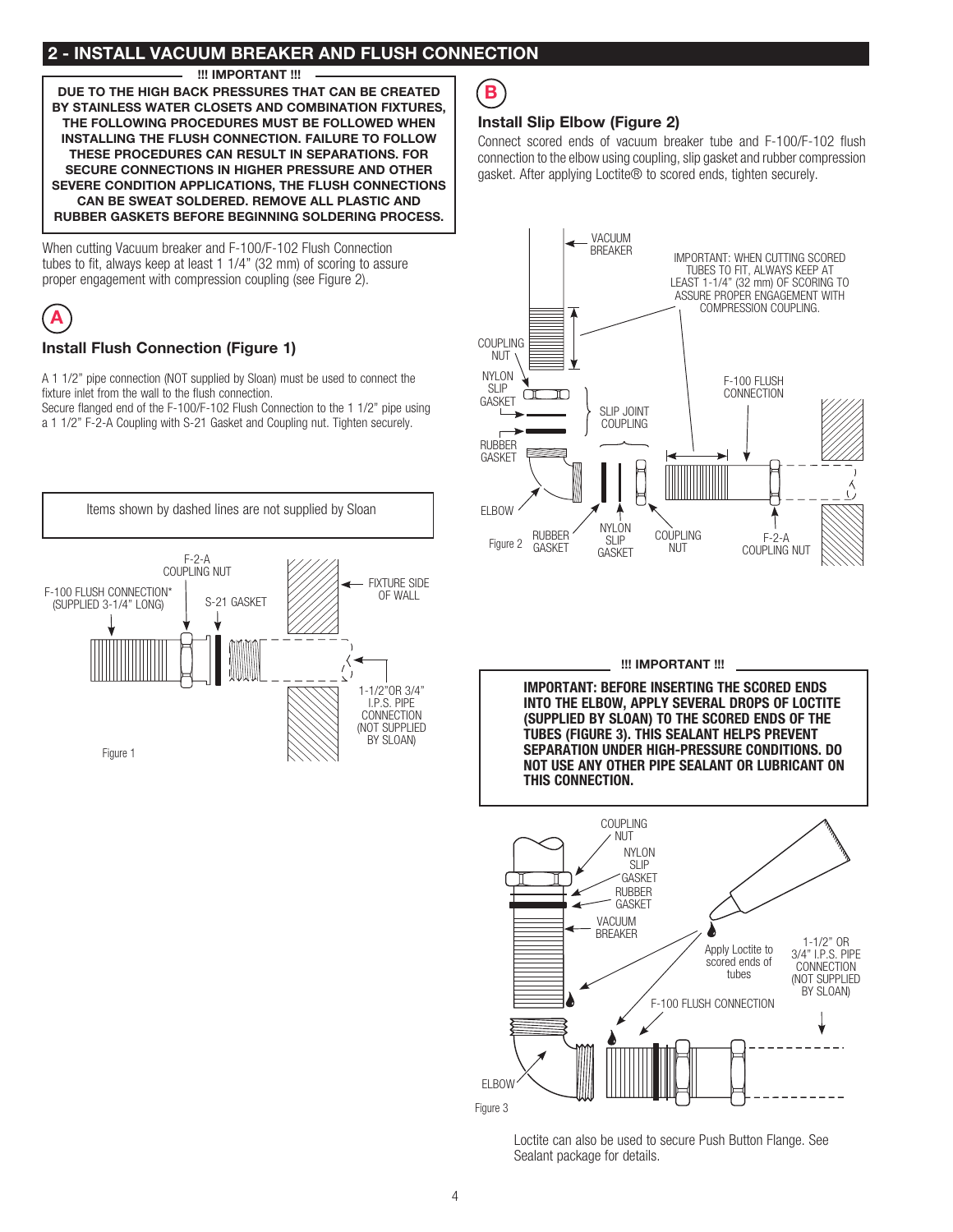

BREAKER **COUPLING** 

 $\left(3\right)$ 

5

SPUD COUPLING

5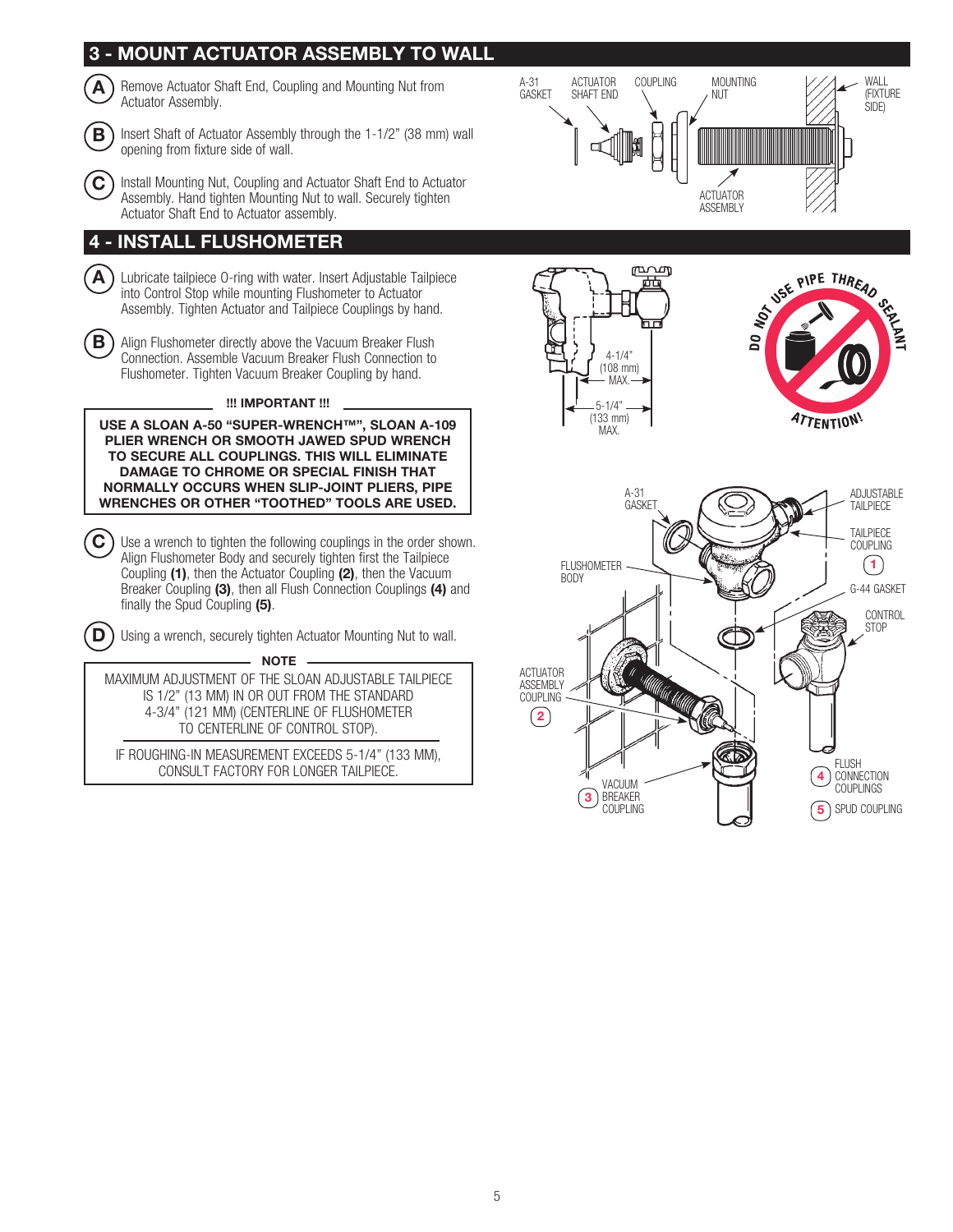## 5 - FLUSH OUT SUPPLY LINE AND ADJUST CONTROL STOP

Shut off Control Stop by turning handle CLOCKWISE. Then remove Flushometer Cover. A

B

D

Lift out the inside Parts Assembly as a complete unit. Reinstall Flushometer Cover and tighten with wrench. Open Control Stop. Turn on water supply to flush line of any debris or sediment.

C ) Shut off Control Stop and remove Flushometer Cover. Reinstall Inside Parts Assembly and Flushometer Cover. Tighten Cover with wrench. Open Control Stop and activate Flushometer Valve.

Adjust Control Stop to meet flow rate required for proper cleansing

of fixture. Open Control Stop COUNTERCLOCKWISE ONE

FULL turn from closed position. Activate Flushometer. Adjust Control Stop after each flush until the rate of flow delivered properly cleanses the fixture.

## TROUBLESHOOTING GUIDE

#### 1. Flushometer does not function (no flush).

- A. Control Stop or Main Valve is Closed. Open Control Stop or Main Valve. B. Handle or Push Button Assembly is worn. Install Sloan Handle Repair Kit
- (C-70-A) or replace handle or push button. C. Relief Valve is worn. Replace Royal Performance Kit (Royal) or Inside Parts Kit
- (Regal)

## 2. Volume of water is not sufficient to siphon fixture.

- A. Control Stop is not open wide enough. Adjust Control Stop for desired delivery of water volume.
- B. Urinal flushometer parts installed in a Closet flushometer. Replace inside Urinal Flushometer parts with proper Closet Flushometer parts.
- C. Incorrect Dual Filtered Diaphragm Assembly (Royal Flushometers) or Inside Parts Kit (Regal Flushometers) is installed in flushometer; for instance, Urinal assembly inside a Closet flushometer, or Low Consumption assembly inside a higher consumption fixture. Determine the flush volume required by the fixture and replace Royal Performance Kit or Inside Parts Kit. Use valve label and markings on fixture for reference.
- D. Water supply volume or pressure is inadequate. If no gauges are available to properly measure supply pressure or volume of water at the Flushometer, then remove the Relief Valve from the Dual Filtered Diaphragm Assembly (Royal) or Inside Parts Kit (Regal), reassemble the flushometer and completely open the Control Stop. If the fixture siphons, more water volume is required.

#### IMPORTANT — LAWS AND REGULATIONS PROHIBIT THE USE OF HIGHER FLUSHING VOLUMES THAN LISTED ON FIXTURE OR FLUSHOMETER.

If the fixture does not siphon or if a Low Consumption flush is required, steps must be taken to increase the water supply pressure and/or volume. Contact the fixture manufacturer for minimum water supply requirements of the fixture.

#### 3. Flushometer closes off immediately.

- A. Ruptured or damaged diaphragm. Replace Royal Performance Kit (Royal) or Inside Parts Kit (Regal).
- B. For Regal Flushometers An enlarged bypass orifice from corrosion or damage. Replace Inside Parts Kit.

### 4. Length of flush is too short (Short Flush).

- A. For Regal Flushometers The Diaphragm Assembly and Guide Assembly are not hand tight. Screw the two assemblies hand tight.
- B. For Regal Flushometers An enlarged bypass orifice from corrosion or damage. Replace Inside Parts Kit.
- C. Dual Filtered Diaphragm Assembly (Royal) or Inside Parts Kit (Regal) is damaged. Replace Royal Performance Kit or Inside Parts Kit.
- D. Incorrect Dual Filtered Diaphragm Assembly (Royal) or Inside Parts Kit (Regal) is installed in Flushometer; for instance, Urinal assembly inside a Closet Flushometer, or Low Consumption assembly inside a higher consumption fixture. Determine the flush volume required by the fixture and replace Royal Performance Kit or Inside Parts Kit. Use valve label and markings on fixture for reference.
- E. Handle or Push Button Assembly is worn. Install Sloan Handle Repair Kit (C-70-A) or replace handle or push button.



#### !!! IMPORTANT !!!

SLOAN FLUSHOMETERS ARE ENGINEERED FOR QUIET OPERATION. EXCESSIVE WATER FLOW CREATES NOISE, WHILE TOO LITTLE WATER FLOW MAY NOT SATISFY THE NEEDS OF THE FIXTURE. PROPER ADJUSTMENT IS MADE WHEN THE PLUMBING FIXTURE IS CLEANSED AFTER EACH FLUSH WITHOUT SPLASHING WATER OUT FROM THE LIP AND A QUIET FLUSHING CYCLE IS ACHIEVED.

#### !!! IMPORTANT !!!

NEVER OPEN THE CONTROL STOP TO WHERE THE FLOW FROM THE VALVE EXCEEDS THE FLOW CAPABILITY OF THE FIXTURE. IN THE EVENT OF A VALVE FAILURE, THE FIXTURE MUST BE ABLE TO ACCOMMODATE A CONTINUOUS FLOW FROM THE VALVE.

#### 5. Length of flush is too long (Long Flush) or continuous.

- A. For Royal Flushometers Metering bypass hole in Diaphragm is clogged. Remove the Dual Filtered Diaphragm Assembly. Remove the Primary and Secondary Filter Rings from the Diaphragm and wash under running water. Replace Royal Performance Kit if cleaning does not correct the problem.
- B. For Regal Flushometers Relief Valve (A-19-A) is not seating properly or bypass orifice is clogged. Disassemble the working parts and wash thoroughly.
- NOTE: SIZE OF THE ORIFICE IN THE BYPASS IS OF UTMOST IMPORTANCE FOR THE PROPER METERING OF WATER INTO THE UPPER CHAMBER OF THE FLUSHOMETER. DO NOT ENLARGE OR DAMAGE THIS ORIFICE. REPLACE INSIDE PARTS KIT IF CLEANING DOES NOT CORRECT PROBLEM.
- C. Supply line water pressure has dropped and is not sufficient to close the valve. Close Control Stop until pressure is restored.
- D. Dual Filtered Diaphragm Assembly (Royal) or Inside Parts Kit (Regal) is damaged. Replace Royal Performance Kit or Inside Parts Kit.
- E. Incorrect Dual Filtered Diaphragm Assembly (Royal) or Inside Parts Kit (Regal) is installed in Flushometer; for instance, Urinal assembly inside a Closet flushometer, or Low Consumption assembly inside a higher consumption fixture. Determine the flush volume required by the fixture and replace Royal Performance Kit or Inside Parts Kit. Use valve label and markings on fixture for reference.
- F. White Closet Relief Valve has been used in a Urinal flushometer. Replace Closet Relief Valve (A-19-AC) with Black Urinal Relief Valve (A-19-AU).
- G. Inside Cover is cracked or damaged. Replace the Inside Cover (A-71).
- H. Conditions in the piping system may contribute to the noise. A degree of high pressure in the piping may be relieved by adjustments to Control Stop. Other noises created by loose pipes, lack of air chambers, inadequate pipe sizes, etc., are problems that must be discussed with the building engineer.

#### 6. Chattering noise is heard during flush.

- A. Inside Cover is damaged. Replace Inside Cover (A-71).
- B. For Regal Flushometers A-156-A Segment Diaphragm has been installed upside-down. Reposition the Segment Diaphragm properly (see markings on the Diaphragm).

#### 7. Leaking at Handle or Push Button Assembly.

- A. The B-39 Seal is worn or deteriorated. Install new B-39 Seal. NOTE: The B-39 Seal will easily slide onto the B-40 Bushing if it is wet.
- B. Handle gasket has been omitted. Install A-31 Handle Gasket or Sloan Handle Repair Kit (C-70-A).
- C. Valve Handle Bushing is worn. Install Sloan Handle Repair Kit (C-70-A).

When further assistance is required, please contact your local Sloan Representative or Sloan Technical Support at: 1-888-SLOAN-14 (1-888-756-2614) or visit us online at: www.sloan.com